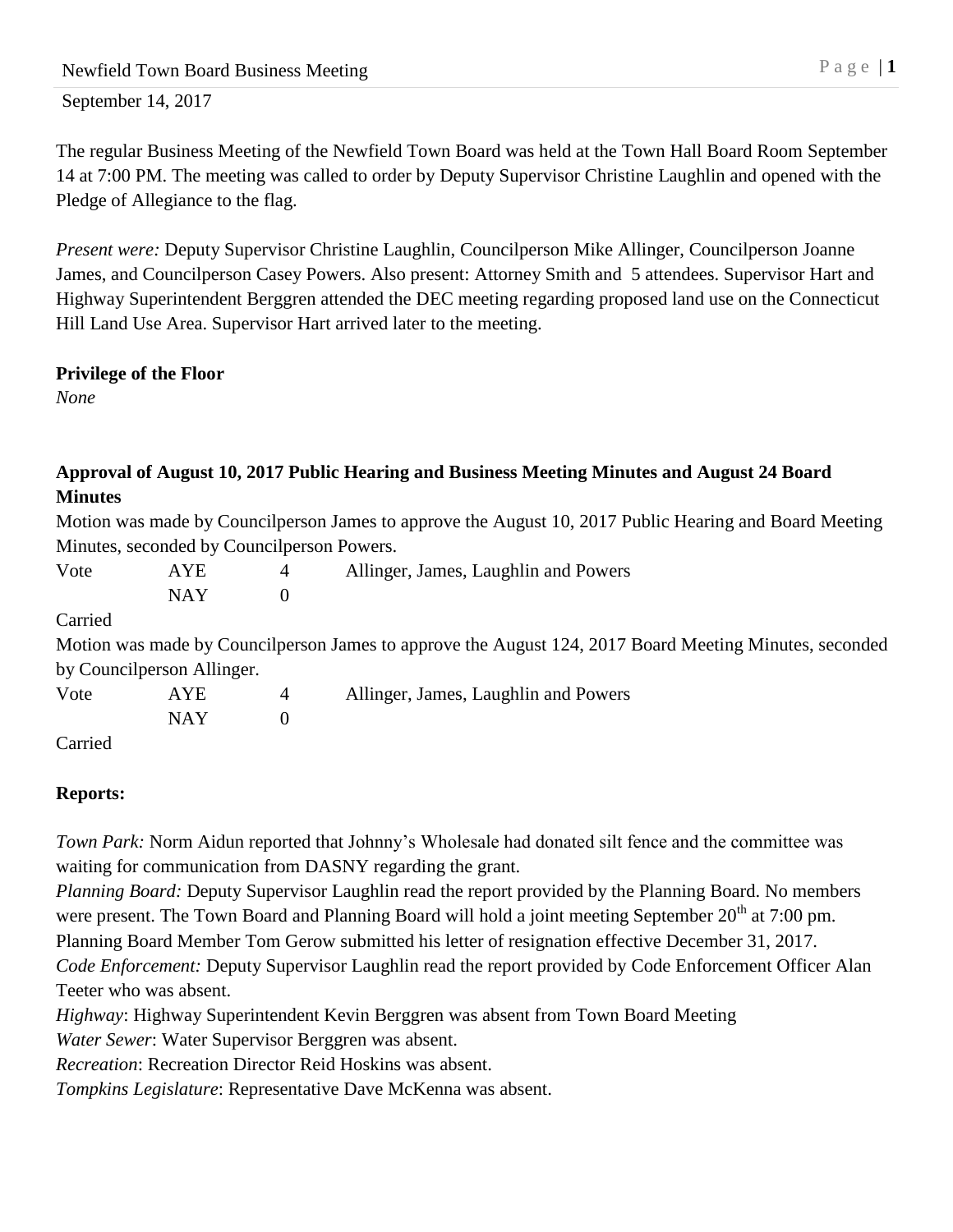#### September 14, 2017

*Supervisors Report:* Deputy Supervisor Laughlin discussed setting Budget Meetings each Tuesday evening at 7:00 pm throughout the month of October (except for Halloween) until the budget is completed.

#### **Old Business**

#### *Review and Discussion of Nuisance Law*

Attorney Smith presented an example Nuisance Law from the Town of Pemberton. The Board reviewed and discussed the example law and the suggestion of a moratorium by the Newfield Planning Board. Attorney Smith stated a moratorium can only be set where a building permit would be permitted. Deputy Supervisor Laughlin asked if the hamlet could be defined as a zone. It was asked who would enforce a nuisance law; Attorney Smith stated it would be the Code Enforcement Officer who would enforce the infraction and fine. Attorney Smith will circulate a new draft to the Board members.

#### **New Business**

Michelle Henry the Town's EMC representative presented the Town Board with a picture of the Unique Natural Area map, brochures and CD disc for resident review. Councilperson James asked that the map be hung in the Town Hall for view.

### *Discussion regarding Site Plan Review Law*

After review of the County Planning and Sustainability recommendation, Attorney Smith suggested a provision be drafted adding language either the Planning Board or the Town Board will act upon a site plan application. This could be used in the event the Planning Board does not have a quorum to meet.

#### *Recreation Director Position*

4 Applications accepted by the Tompkins County Personnel Department have been received by the Town. Introduction interviews will be held September  $28<sup>th</sup>$  from 5:00 - 7:00 pm.

## **Approval of the Payment of the September Bills**

Motion was made by Councilperson James to approve the payments, seconded by Councilperson Powers. The Board authorized the payments of the following amounts:

| General Fund            | \$28,344.37  |
|-------------------------|--------------|
| <b>Recreation Fund</b>  | \$2,825.29   |
| <b>Highway Fund</b>     | \$137,430.83 |
| <b>Fire District</b>    | \$92,394.75  |
| Street light Fund       | \$1,311.17   |
| Sewer Fund              | \$1,271.95   |
| Water District 1 Fund   | \$7,573.93   |
| Water District 2 Fund   | \$4,264.35   |
| <b>Trust and Agency</b> | \$4,069.34   |

Vouchers were audited by Councilpersons Laughlin and Powers Vote AYES 4 Allinger, James, Laughlin and Powers